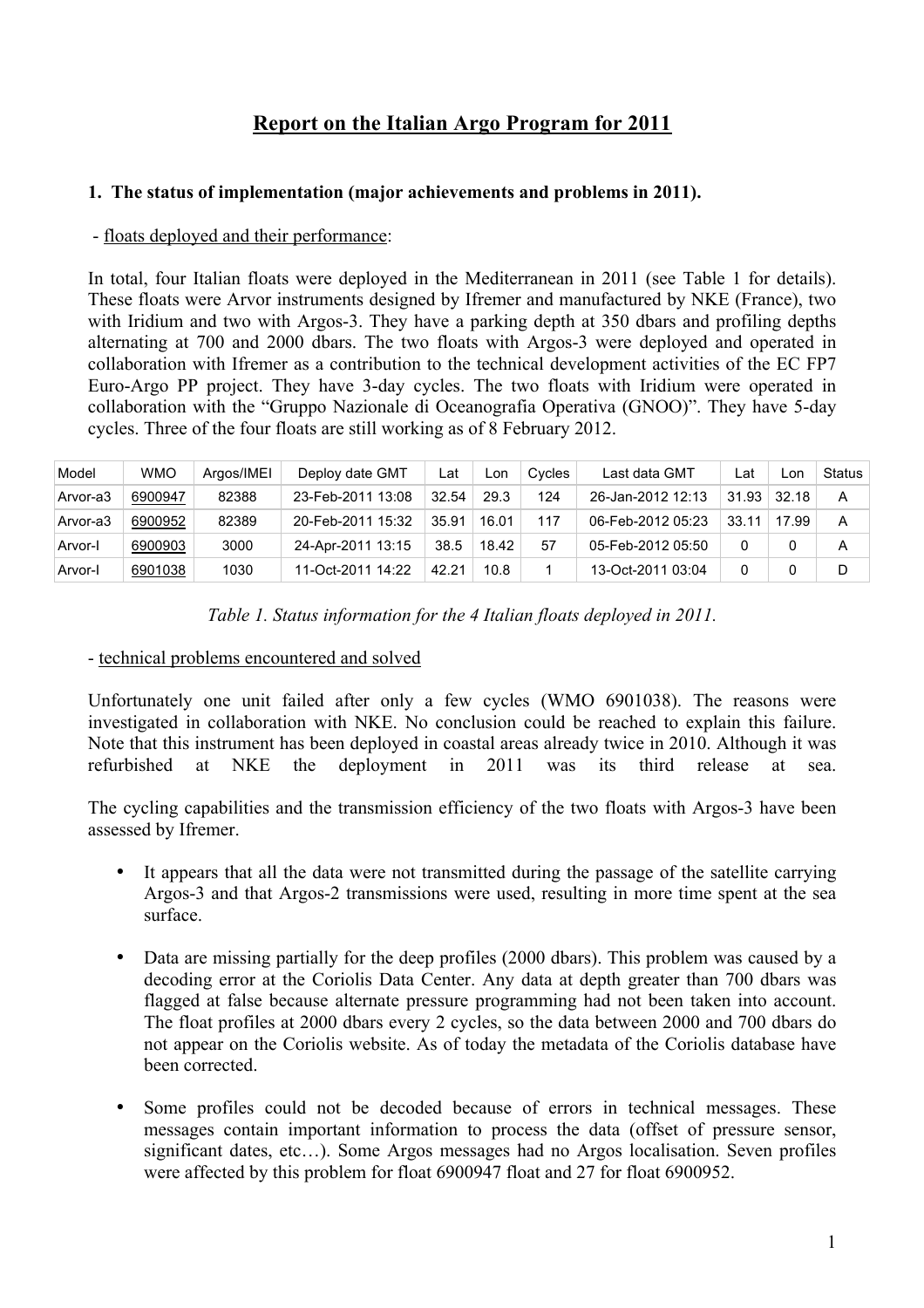• A new Arvor float with Argos-3 is planned to be deployed and tested in the Mediterranean in 2012 as part of the NAOS project. This float is equipped with a new version of the modem and new firmware capabilities that should lead to better transmission performance.

- status of contributions to Argo data management (including status of pressure corrections, technical files, etc)

The data management for the Italian float was done by the Coriolis GDAC. Metadata and data are available through the Coriolis web site in near real-time.

#### - status of delayed mode quality control process

Delayed mode quality control (DMQC) of the data provided by the Italian floats has not been done yet. OGS will perform this activity in 2012 as part of the EC FP7 Sideri and MyOcean-2 projects. Note that OGS has performed the DMQC on many floats operated in the Mediterranean and Black seas by other countries. The temperature and salinity data of 57 floats (over a total of 122 floats) have been quality controlled following the standard Argo procedure, covering the period 2001- 2010.

#### **2. Present level of and future prospects for national funding for Argo including a summary of the level of human resources devoted to Argo.**

The Italian Ministry of Research has provided funding to buy about 30 floats in 2012 and 30 floats in 2013, including 10 instruments with biogeochemical sensors. In addition, the Italian human resources devoted to Argo-Italy per year amounts to about 54 and 72 man-months for technical, administrative and scientific personnel involved in the project, in 2012 and 2013, respectively. It is expected that the Italian Ministry of Research will continue to provide funding at about the same level in order to sustain the Italian contribution to Argo beyond 2013 as member of the Euro-Argo Research Infrastructure Consortium. In addition to the Italian national funding, OGS has funding from the EC FP7 Perseus project, to buy two floats with biogeochemical sensors.

### **3. Summary of deployment plans (level of commitment, areas of float Deployment, low or high resolution profiles) and other commitments to Argo (data management) for the upcoming year and beyond where possible.**

The Italian deployment plans are detailed in Table 2. The main areas of interest are the Mediterranean and Black seas, the tropical Atlantic and Southern Ocean.

OGS is committed to carry out DMQC on all the Argo floats of the Mediterranean and Black seas as part of the SIDERI and MyOcean-2 projects over the next two years.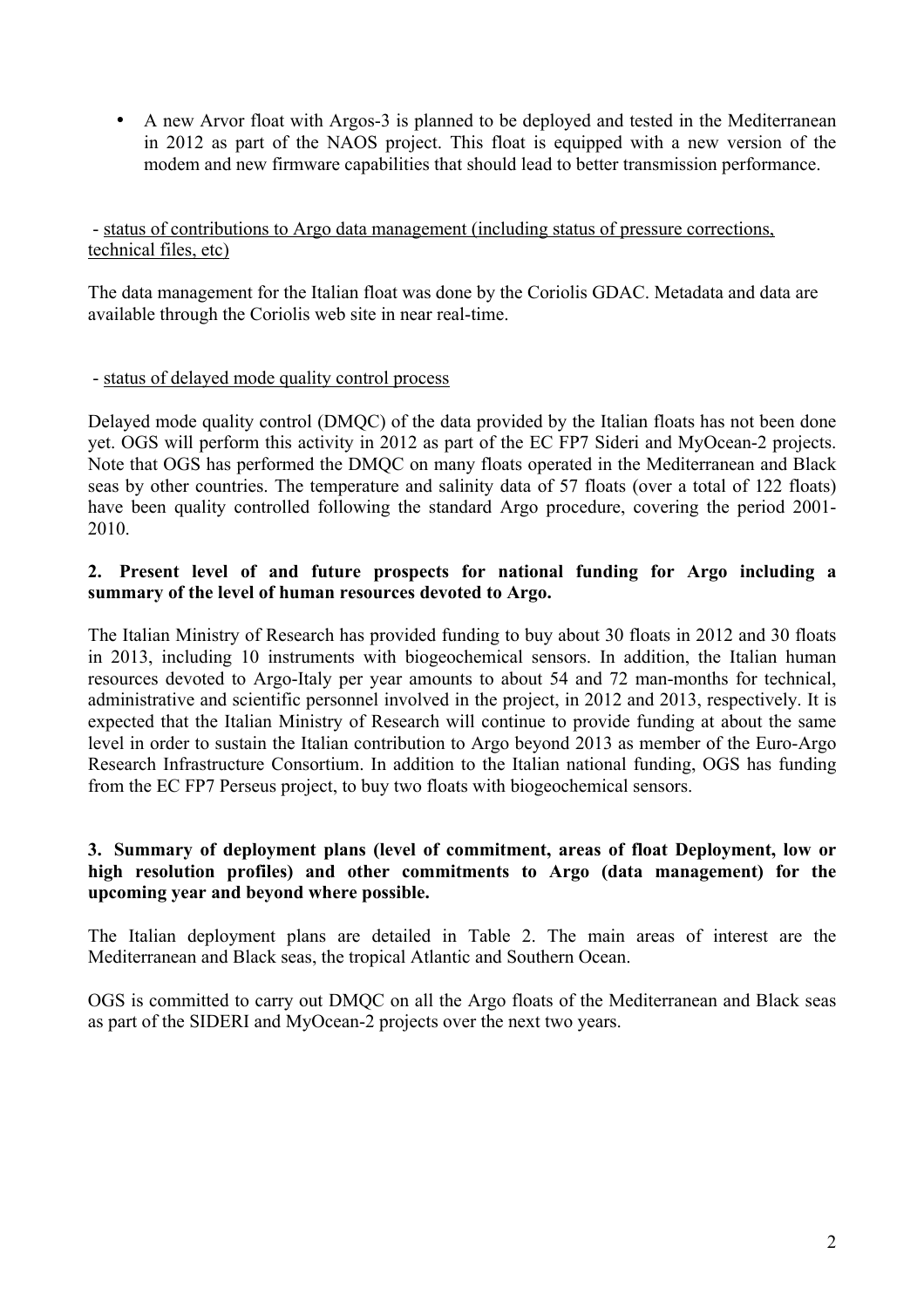| Year | Floats with T/S |                                  | Floats with biogeochemical sensors | Total         |    |
|------|-----------------|----------------------------------|------------------------------------|---------------|----|
|      | Quantity        | Area                             | Quantity                           | Area          |    |
| 2012 | 10              | Mediterranean                    |                                    |               | 16 |
|      | 4               | <b>Black Sea</b>                 |                                    |               |    |
|      | $\overline{2}$  | NE tropical Atlantic off Senegal |                                    |               |    |
|      |                 |                                  |                                    |               |    |
| 2013 | 10              | Mediterranean                    | $\overline{\mathcal{L}}$           | Mediterranean | 22 |
|      | 2               | <b>Black Sea</b>                 |                                    |               |    |
|      | 2               | NE tropical Atlantic off Senegal |                                    |               |    |
|      | 3               | Southern Ocean                   |                                    |               |    |
| 2014 | 10              | Mediterranean                    | 5                                  | Mediterranean | 22 |
|      | 2               | <b>Black Sea</b>                 |                                    |               |    |
|      | $\overline{2}$  | NE tropical Atlantic off Senegal |                                    |               |    |
|      |                 | Southern Ocean                   |                                    |               |    |

### *Table 2. Italian deployment plans for 2012-2014.*

### **4. Summary of national research and operational uses of Argo data as well as contributions to Argo Regional Centers.**

## Operational ocean forecasting.

All Argo temperature and salinity data in the Mediterranean (alongside with other in-situ and remotely sensed data) are routinely assimilated into the Mediterranean Forecasting System (MFS) operational forecasting system run by GNOO. Assessments have clearly demonstrated the positive impact of Argo data on ocean analyses and predictions. In particular, studies on the optimization of float sampling and cycling characteristics for the Mediterranean have been performed, as well as the development of methodology for the assimilation of Argo float sub-surface velocities into numerical models.

# Ocean science.

Argo data are being used by several researchers in Italy to improve the understanding of marine properties (e.g. circulation, heat storage and budget, and mixing), climate monitoring and on how they are applied in ocean models, with particular focus to the Mediterranean Sea.

The website for the Italian contribution to Argo (Argo-Italy) is under construction. The link to the Mediterranean & Black Sea Argo Centre (MedArgo) is http://nettuno.ogs.trieste.it/sire/medargo/

# **5. Issues that your country wishes to be considered and resolved by the AST.**

Since 2003, a Mediterranean Argo Regional Centre (MedArgo) was created at OGS in order to coordinate Argo float operations in the Mediterranean and Black seas and to partially process their data and post graphical products on the web in near real time (NRT). MedArgo has developed further as part of the EC FP7 EuroArgo PP and the MyOcean projects, with the consolidation and improvement of Mediterranean in-situ data services required by regional data assimilation systems and applications. MedArgo is part of the Italian GNOO and of the Mediterranean Operational Oceanography Network (MOON). DMQC activities for Mediterranean and Black Sea Argo data are carried out in the framework of MedArgo using procedures tailored for the Mediterranean and Black seas. As of now, MedArgo is a non-official component of the North Atlantic Argo Regional